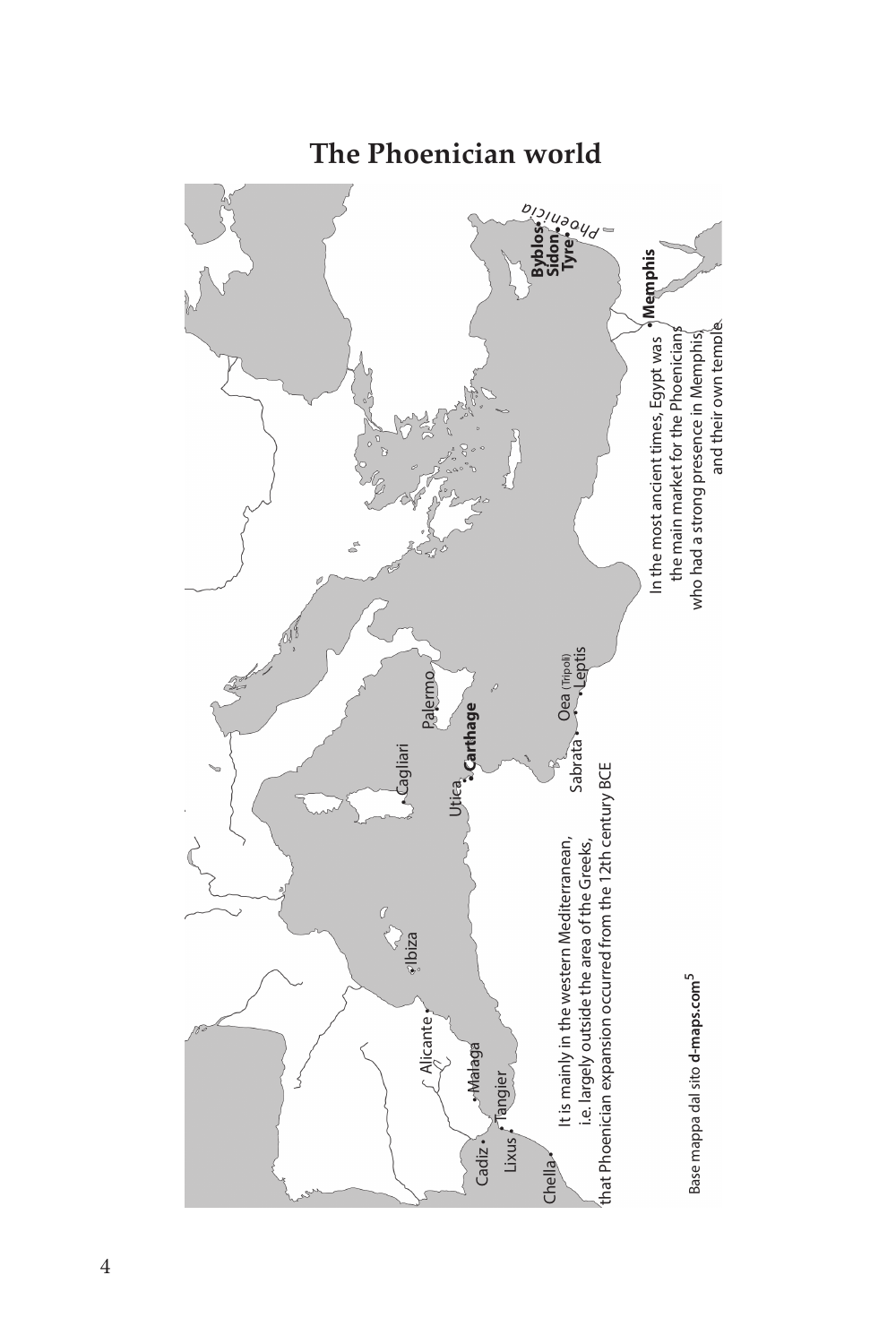## **The exception that proves the rule**

In my book *La rovina delle nazioni*, I already presented the 'gene-character thesis', the idea that character and institutions of populations depend on their different DNA. But, at one point, I thought I had found something that looked like a clear and suggestive confirmation of this.

The initial forms of today's democratic parliaments are the assemblies of the warriors of the Bronze Age, in which the majority decides.

These seemed to me only typical of the Indo-European peoples who, in this regard, differed from the Near East Semites, whose important decisions were not taken by assemblies of free men but by kings or priests, as we see in the Bible.

It occurred to me that such diversity of behaviour could correspond to an innate difference in character: it might be that while the Semites are inclined to let themselves be ruled by chiefs, Indo-Europeans are natively more individualistic and cannot bear important decisions about their future to be taken by others.

Another difference between *Indo-Europeans* and *Semites* seemed to be that the former showed a more adventurous spirit. This may have led them to abandon their homes to found colonies, like the Greeks and Romans did, and shows in the Italic *ver sacrum*, where all those born in a certain year were consecrated to the gods, and at a certain age had to leave to create another homeland elsewhere.

All this seemed very satisfying to me until I realised that the rule has a major exception: the Phoenicians, a Semite people who travelled the seas and founded colonies like the Greeks. The most important is Carthage.

But worse was to come: their cities hosted assemblies of citizens so authoritative that even kings bowed to them! Carthage, indeed, had no king but a form of governance more democratic than Rome itself. Polybius says:

As among [the Carthaginians] it was the people who decided, and among [the Romans] the best [i.e. the senate], the Romans' decisions on political matters were more valid.<sup>6</sup>

And we cannot get out of the quandary by saying that the Phoenicians may have been influenced by their contacts with the Greek democracies,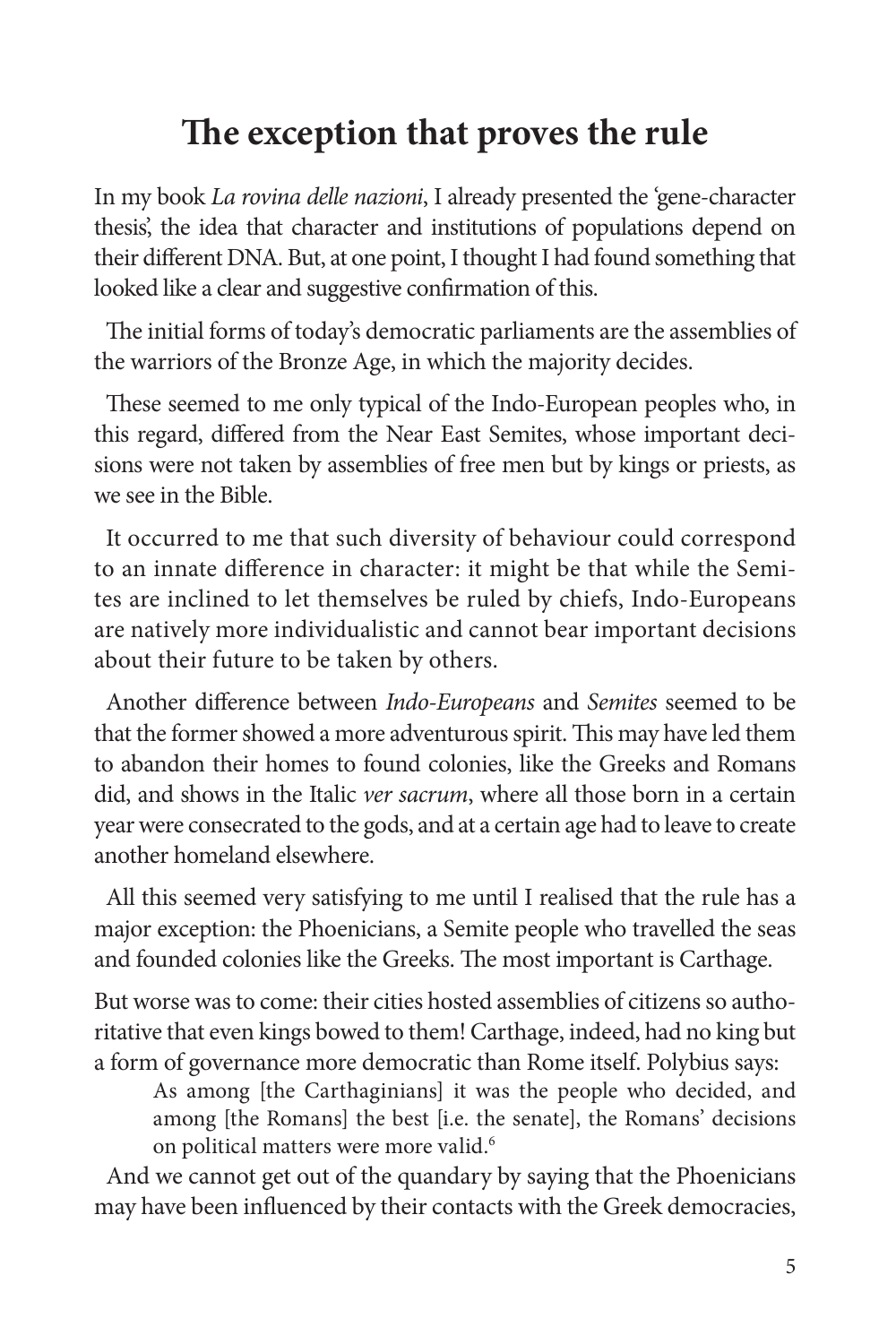because if the behaviour and institutions of a people depend on DNA, they cannot be worn at will, by way of imitation, as if they were suits.

The Phoenicians seem to be the perfect counter-example to the gene-character thesis.

When a theory provides a good explanation for many things but then runs up against a serious exception, rather than abandoning it instantly, it comes natural to ask yourself if there is any possible explanation why it might still be valid…

Some premises:

The ancient Greeks were to a large extent an Indo-European *steppe people*, nomads and warriors, who entered Greece from the North or Northeast around 2000 BCE and conquered it, reducing the resident populations, the so-called Pelasgians, into servitude and creating the so-called Mycenaean civilisation. These aggressive northern invaders were also very enterprising and by the 15th century BCE were are already competent enough navigators to be able to invade Crete and overthrow the Minoan empire whose fleets had dominated the Aegean until then.

At that time Lebanon was a region of monarchic city-states - Tyre, Sidon, Byblos - small but very active in trade. Ships from the Aegean landed at its ports: first Minoan, then Mycenaean. Hence the hypothesis I came up with, which I would ask the reader to consider with indulgence.

Let us suppose that around the 16th century BCE Mycenaean merchants took up permanent residence in Lebanese towns. They mixed with the local population and adopted their language, continuing their maritime trade.

Having become mainstays of the city's wealth, they might have acquired influence over its government continuing the Indo-European institution of deliberative assemblies.

This would fit in well with Lebanese chronology. We know that Phoenician cities started out as oriental-despotic-type monarchies, before councils of important men appeared in the 15th century curtailing kingly power.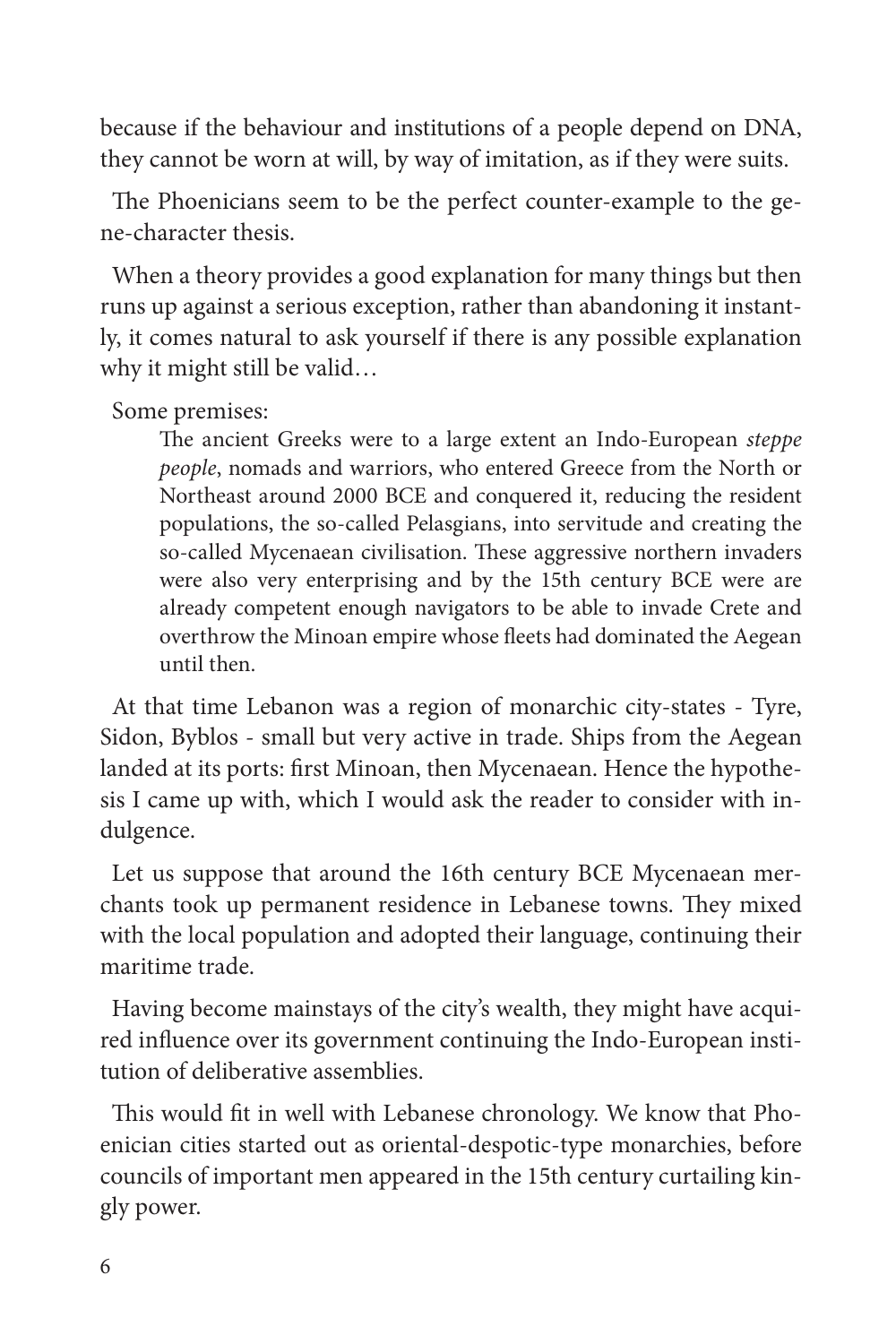A modern historian…

Phoenician cities commenced as strong monarchies and ended with relatively weak kings. It is also clear that all along the way, from the fifteenth century BCE to the fourth, the leaders were advised by councils or assemblies which gradually took greater power.<sup>7</sup>

Greek emigration to Lebanon may have started in the 16th-15th centuries BCE but it certainly became attractive in the 13th century, when Greece was on the verge of collapse.

Thucydides writes that, after the Trojan War, "refugees left [the cities] to found new settlements".<sup>8</sup> Greece then plunges into its dark centuries, just while the Phoenicians, until then known only for land trade, begin to sail the Mediterranean with extraordinary success.

Foundations of Phoenician colonies began to be spoken of in the 12th century BCE: Lixus in Morocco, then Cadiz in Spain and Utica in Tunisia.

This would also explain another small oddity linked to the arrival of the Philistines in Palestine. In the terminal crisis of the Late Bronze Age, around 1200 BCE, the Hittites and numerous small states of the Near East disappeared. From the North adventurers and predators came to attack cities left with few defenders. Emigrants and pirates emerged from Greece too.

Apparently around 1180 BCE, a great mass of migrants, mostly Greeks, moved with wagons and families along the southern coast of Turkey, heading towards Egypt. But it seems this was stopped in a great battle by Ramses III, pharaoh of a state that was weakened but still in a position to defend itself.**<sup>9</sup>**

Failing to enter Egypt, the migration ground to a halt in Palestine, which takes its name from the new people of the Philistines, of Greek character to a large extent, which now entered the scene.

Along their route, archaeologists have found cities and towns in ruins, but the wealthy Phoenician cities on the coast have remained curiously immune to destruction. As an explanation, the hypothesis has been put forward that the close commercial ties between Aegean merchants and the Phoenicians might have created bonds between them and the 12th century raiders, resulting in the Phoenician sites being spared.10

We would say more simply that links were strong between migrants and Phoenicians because Greeks were predominant on both sides.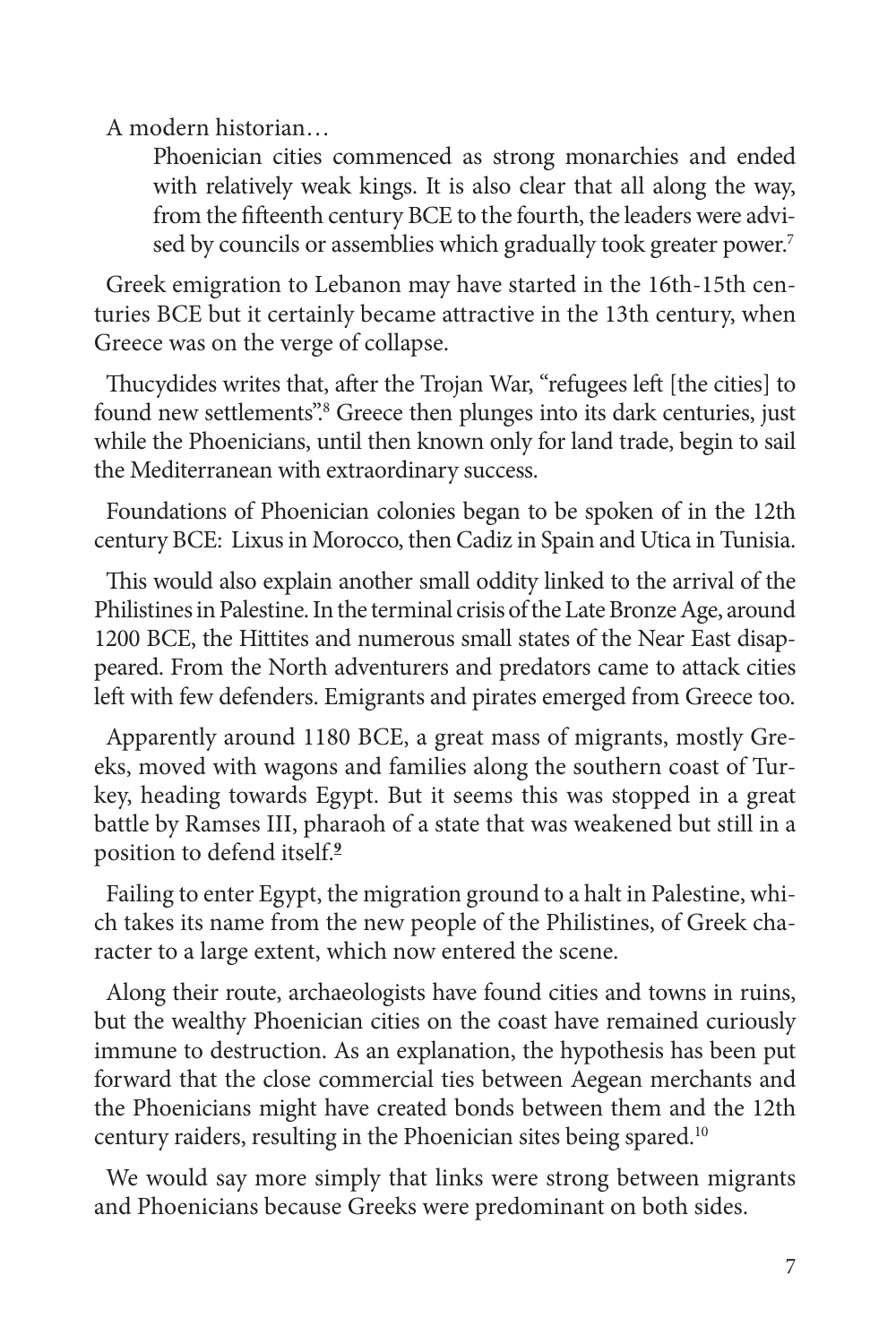Thus also the democratic, or 'Greek-type', constitution of Carthage would no longer be an anomaly.

And this would also explain the oddity that, before Israel, which is inhabited by European emigrants, Lebanon was for a long time the only country in the region where a European-style democracy worked. It could depend on the fact that the modern Lebanese are in part the descendants of an ancient Greek-Mycenaean merchant bourgeoisie.

I had been led to these conjectures by unexpected features of Phoenician civilisation and my confidence in the gene-character thesis, but I realised that it would appear but some feeble fantasy to all the moralists who would reject a priori the idea that people's ways of acting and their political institutions might depend on their DNA, more than on their 'culture'.

But their problem is the same as that of the partisans of many 'faiths': the relentless surge in knowledge gradually makes inroads into the area of ignorance where they fashion their pies in the sky. And here their most serious problem is the new ability to read the DNA of peoples.

Perhaps their troubles can be said to have started from a tiny oddity, in itself difficult to interpret, detected in 2007 on so called "mitochondrial DNA haplogroups". These interest us only because they are divided into variants which, like blood groups, are differently distributed among the populations of the globe. Two of these variants are named J1 and J2.

A study conducted in many countries showed that in Lebanon J2 is more widespread than J1, as is the case in all European countries but in no other country in the Near East except Turkey and Iran.<sup>11</sup>

This could point to some genetic proximity to the Indo-Europeans, given that in Turkey and Iran there is evidence of an important past presence of Indo-Europeans: the Hittites, the Medes, the original Persians…

J2 is also high among the Kurds, a population that proclaims itself a descendant of the Medes and is so different from its neighbours that some have considered it Indo-European, even if now its origin appears to be more complex.12

2011 saw a second warning in the form of an article on the DNA of the Christian-Maronite and Muslim Lebanese, which estimates somekind of separation roughly 3400 years ago.<sup>13</sup> This span takes us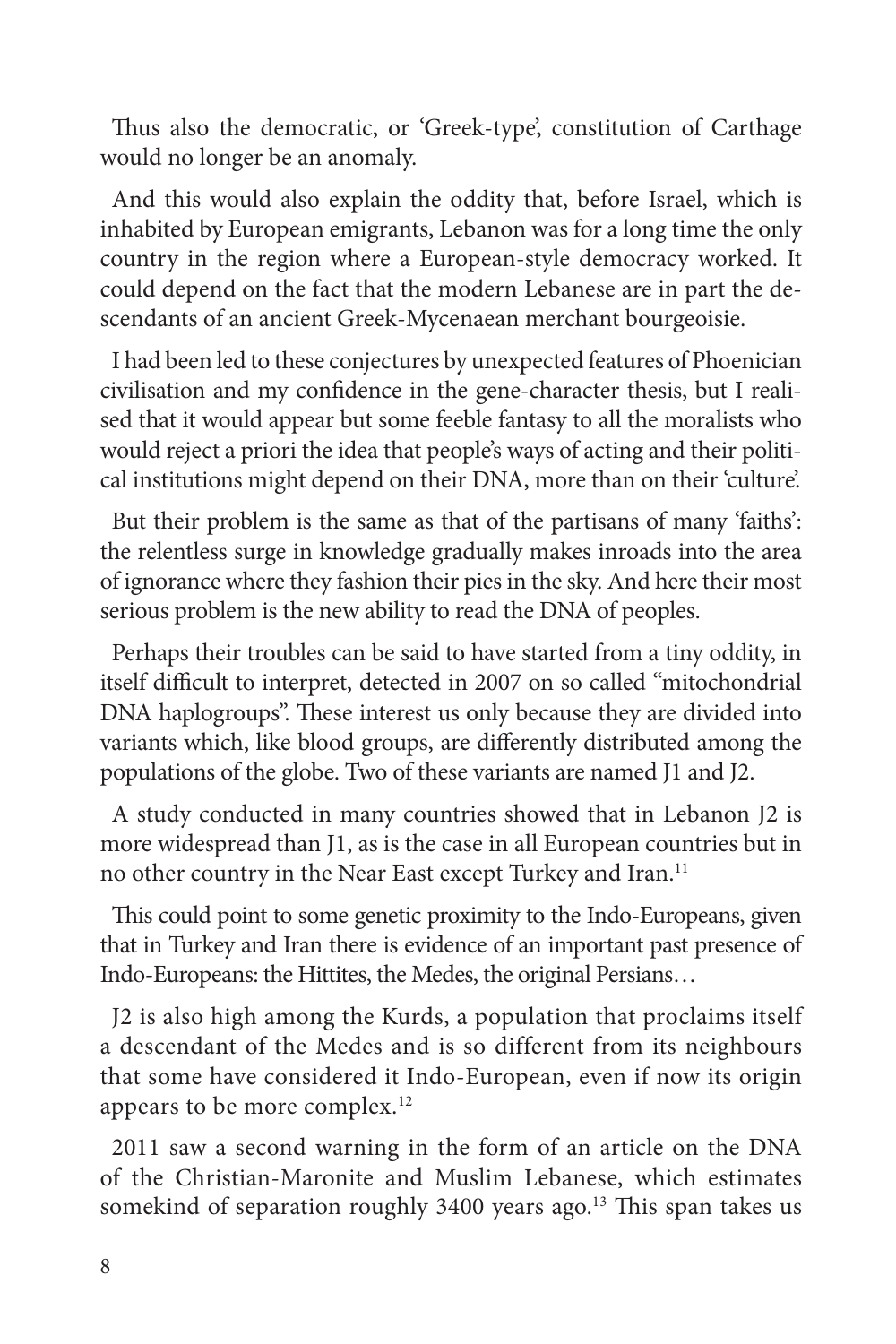back precisely to the time when, according to our hypothesis, the Greeks-Mycenaeans entered Lebanon to adopt it as their new residence.

Are those Christian Maronite Lebanese who claim to descend from the ancient Phoenicians right? We ourselves would rather suspect them to be the main genetic heirs of the enterprising Phoenician-Greek merchant bourgeoisie.

 Based on gene-character logic it immediately strikes us that the Christian religion, with its emphasis on personal independence, is more suited than the meticulously prescriptive Islam to the more individualistic nature of distant great-grandchildren of the ancient Greeks.

The third and conclusive discovery came in 2017 when, without fully realising what they had found, a team of researchers, some of whom were involved in the previous case, fully resolved the question!<sup>14</sup>

They analysed the remains of five Lebanese from around 1700 BCE and verified, as might have been expected, that their DNA is genetically close to that of other Near East populations.

They then compared this DNA with that of the Lebanese of our own day and discovered that only about 93% corresponded. The remaining fraction unexpectedly originated from 'peoples of the steppe', which we can immediately identify with our hypothesised Greek-Mycenaean immigrants!

They also manage to restrict the period when this mixture took place: between 1750 and 150 BCE, a time span fully compatible with our hypothesis.

It was after finding this article that I decided to write the book you're reading.

Let's come now to Carthage and its political regime, more democratic than the Roman.

Staying with the gene-character thesis it comes to mind that if the Indo-European component is strong within the Phoenician merchant bourgeoisie, it should be even more so in the adventurous band that emigrated from Lebanon to the other end of the Mediterranean.

One can look at such an emigration as a character distillation similar to that of the Americans compared to the English, on which the eminent